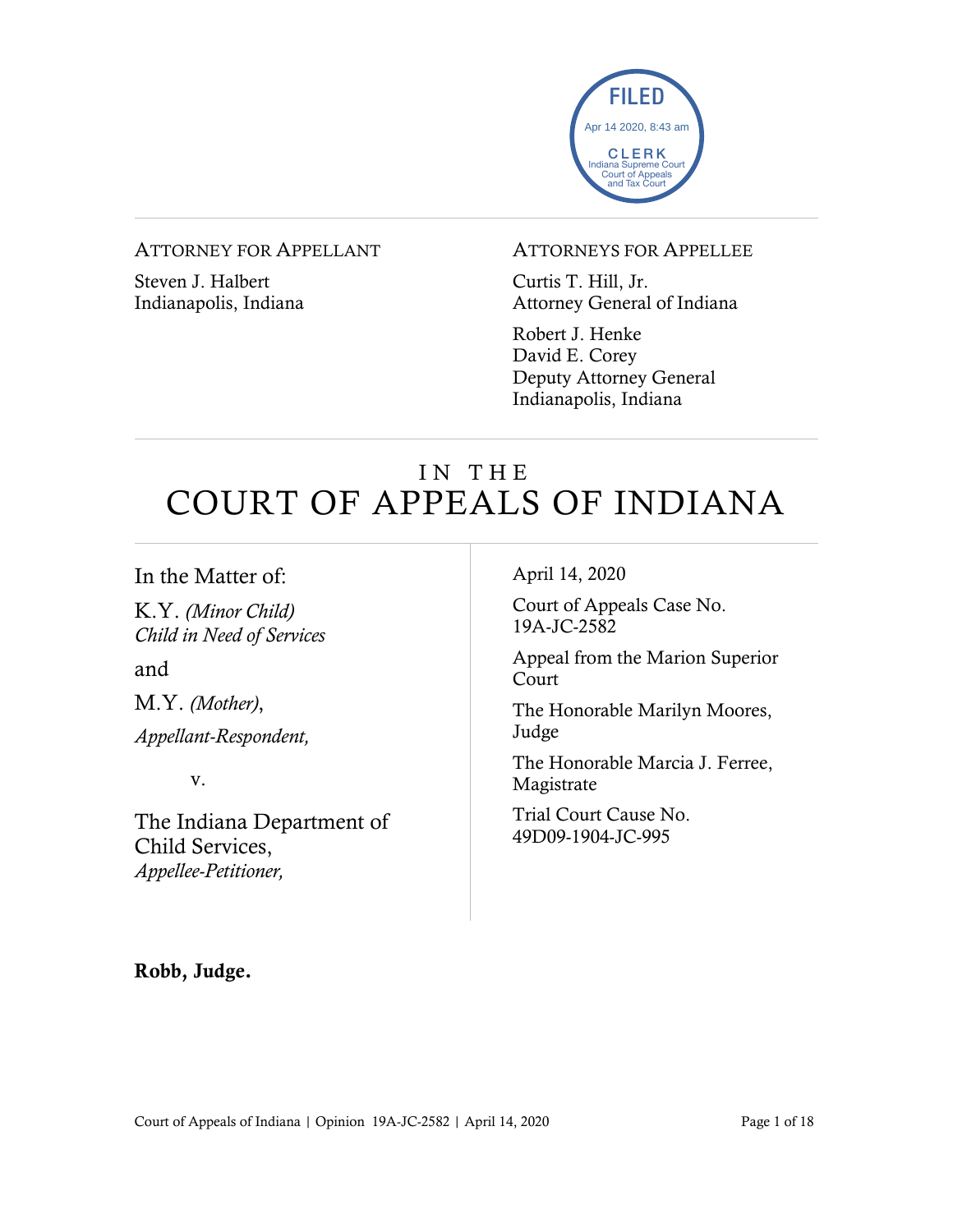## Case Summary and Issues

[1] M.Y. ("Mother") appeals the juvenile court's adjudication of her six-year-old daughter, K.Y. ("Child"), as a child in need of services ("CHINS").<sup>1</sup> Mother raises two issues for our review, which we reorder and restate as: 1) whether Indiana Code section 31-34-12-4 is unconstitutional on its face and as applied to Mother; and 2) whether the evidence raised a presumption under Indiana Code section 31-34-12-4 that Child is a CHINS and if so, whether Mother's evidence rebutted the presumption. Concluding the statute is not unconstitutional, the evidence was sufficient to raise the presumption, and Mother's evidence did not rebut the presumption, we affirm the CHINS adjudication.

## Facts and Procedural History

[2] On April 8, 2019, the Marion County office of the Indiana Department of Child Services ("DCS") received a report regarding possible physical abuse of Child. DCS assessment worker Lorien Wilkins met with Child at her elementary school on April 10 and observed bruising on her ear, a mark "like a line going down her face[,]" and bruises and marks on her right arm from shoulder to wrist. Transcript of Evidence, Volume II at 24. Wilkins took pictures of Child's injuries. Wilkins also met with Mother on April 10 (a Wednesday).

 $1$  Although Mother and Child's father share a last name, they do not appear to be married and do not live together. When these proceedings began, Child's father's whereabouts were unknown to the Department of Child Services. He was eventually notified and participated in the disposition hearing but does not participate in this appeal. We have limited our recitation of the facts to those pertinent to Mother.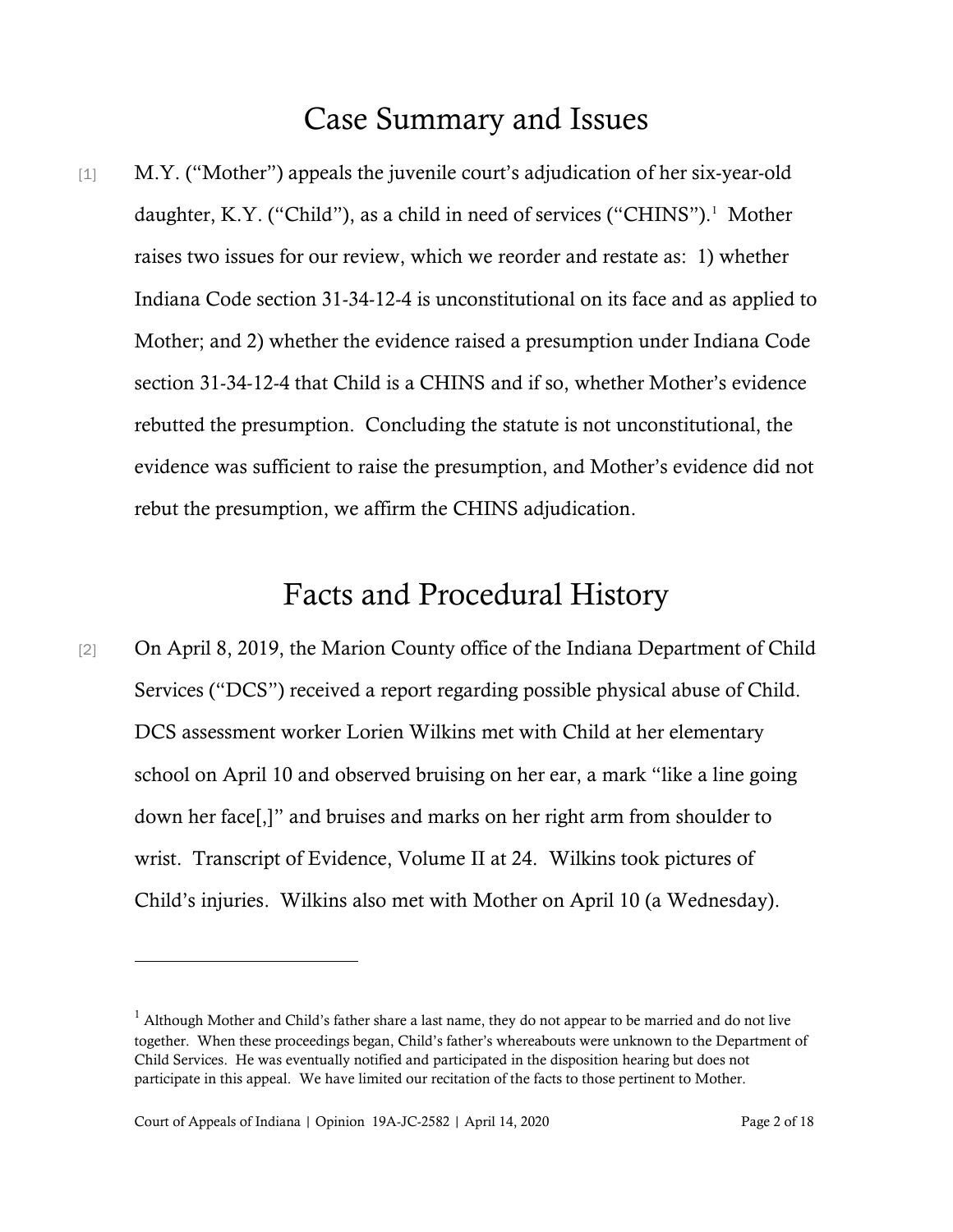Mother "stated that she had whooped the child the Saturday before. She stated that the child had . . . an attitude with her and that's what caused her to get a whooping." *Id.* Mother admitted striking Child four or five times with a belt over Child's clothes. Mother said Child was "moving around a lot" during the whooping. *Id.* However, Mother claimed that Child has eczema, a skin condition that causes her to scratch herself, and also claimed that Child bruises easily. Mother posited that the marks were either from Child scratching herself or from running into a table while on a hoverboard the day before and not from the "whooping" over the weekend. DCS requested documentation of Child's skin condition but Mother never provided it. DCS removed Child on an emergency basis at the end of her school day and placed her in foster care.

- [3] On April 11, DCS requested and received permission to file a CHINS petition and to continue Child in DCS custody, and an initial hearing/detention hearing was held on April 12. DCS's primary concern was "inappropriate . . . discipline that left marks and bruises on the child." *Id.* at 25. The juvenile court found there was sufficient evidence to support Wilkins' preliminary inquiry and affidavit of probable cause that Child was a CHINS and that removal and continued detention were necessary to protect her. The juvenile court ordered supervised parenting time between Mother and Child and authorized DCS to provide Mother with any services in which she voluntarily wished to participate. Child was eventually placed in relative care.
- Court of Appeals of Indiana | Opinion 19A-JC-2582 | April 14, 2020 Page 3 of 18 [4] Visits between Mother and Child went "pretty well." *Id.* at 31. The supervised visit facilitator observed at least twelve visits and noted that Child enjoys the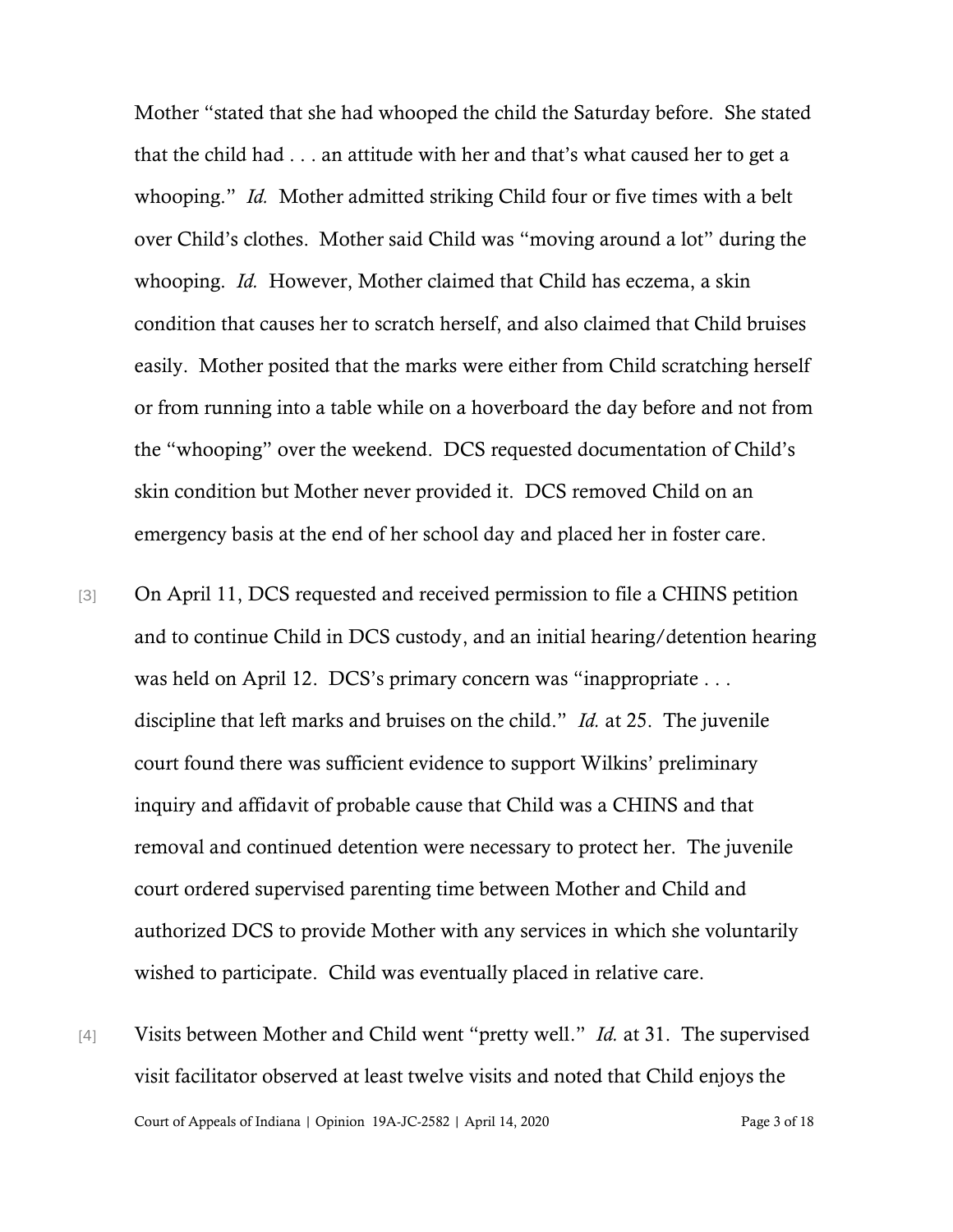visits and Mother and Child interact well. She did observe one concerning incident when Mother raised her hand up and said, "I'm going to pop you[.]" *Id.* at 32. Although Mother may have been joking—"it's not necessarily meaning that she's actually going to do it"— the facilitator noted that Child "flinch[ed] away" and she was concerned about Mother modeling violence in her interactions with Child. *Id.* at 33, 35. The facilitator noted that she would offer Mother a parenting curriculum "to work on ways to not use physical violence as a disciplinary measure." *Id.* at 35.

[5] At the fact-finding hearing in June, Mother admitted that she hit Child with a belt four or five times on her butt several days before DCS became involved, with "[c]lothes on and without using force," *id.* at 6, but denied that the marks on Child were from that incident. Specifically, Mother noted that Child has skin issues, is clumsy and bruises easily, and also noted that she would never hit Child in the face, so "what they're saying I did is not from a belt." *Id.* at 7. Mother described using a spectrum of discipline from merely talking through the issue to revoking privileges such as electronics, and stated that depending on what Child does, she thought hitting Child with a belt was an appropriate form of discipline, but "it takes a long time for me to discipline a child physically." *Id.* at 13. DCS introduced three photographs that Wilkins had taken of Child on April 10; Mother described Exhibit 1 as showing "bruising on [Child's] ear from when she ran into the table and on the hover board[,]" *id.* at 16, Exhibit 2 as showing "two scratches [on Child's face] and then some dry skin[,]" *id.* at 17, and Exhibit 3 as showing marks on Child's arms because Child "has eczema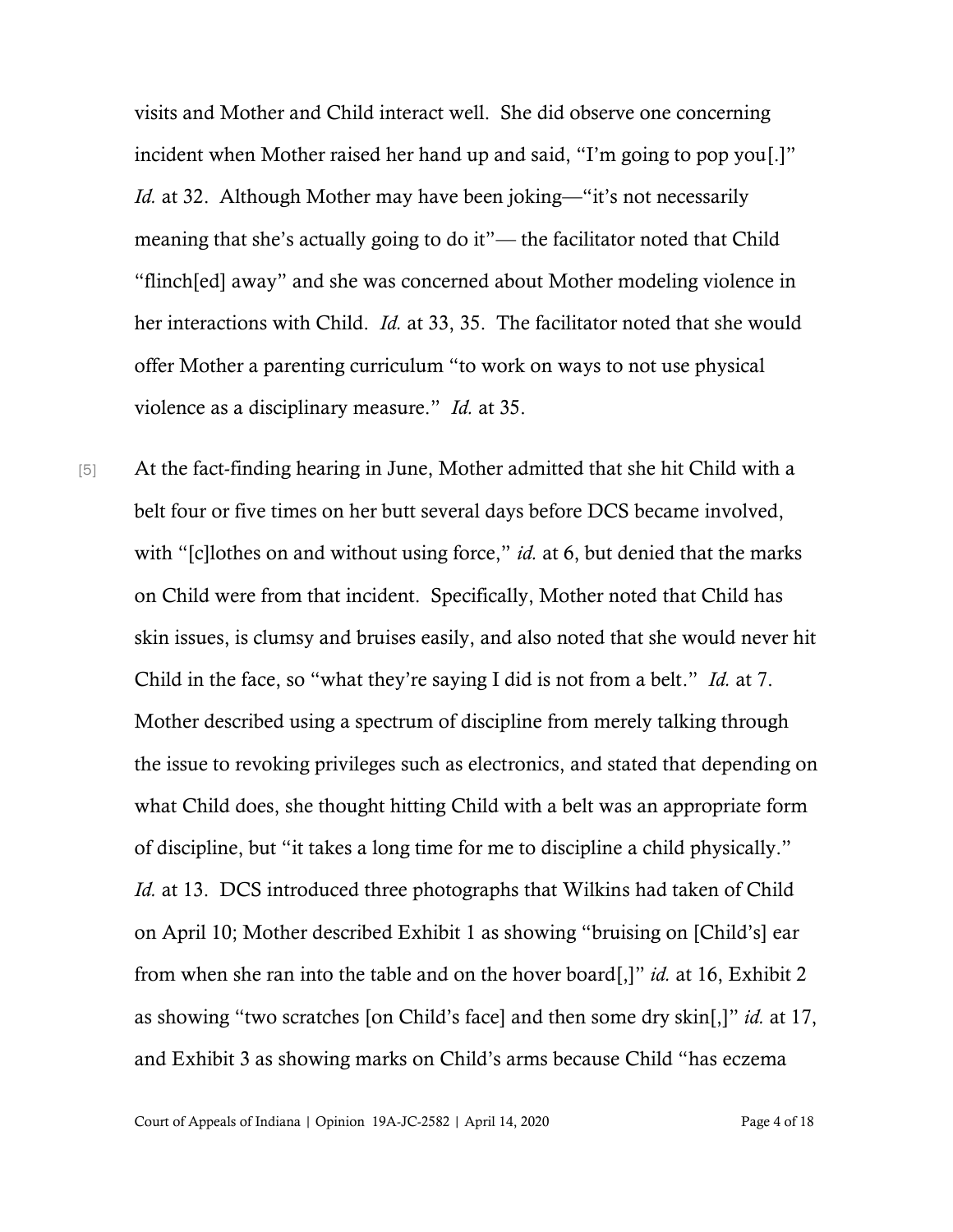really bad and it leaves patches like this[,]" *id.*<sup>2</sup> Mother believed from training she received for her job as a youth specialist that "it's okay to discipline your child, but just don't leave bruises." *Id.* at 18. She did not feel she needed parenting education because she takes classes to stay in compliance with her foster parent license and for her job, where she works with kids.

- [6] Marlee Dahn, the family case manager as of the time of the fact-finding hearing, testified that DCS could not recommend that Child be returned to Mother "until we have enough evidence that mom will be able to appropriately discipline her child." *Id.* at 42. She also noted that DCS recommended parenting education and home-based therapy to Mother. Mother was initially unwilling to do any services; she eventually relented as to parenting education but remained unwilling to participate in therapy.
- [7] At the conclusion of DCS' presentation of evidence, Mother moved for a Trial Rule 41(B) dismissal, arguing DCS had not met its burden to prove that Child was a CHINS and that Mother had provided the only plausible explanation for Child's injuries. DCS responded that it believed it had met "all of the

<sup>&</sup>lt;sup>2</sup> The pictures shown to Mother were apparently of low quality. *See id.* at 16 (Mother, when shown Exhibit 1 and asked what she sees, replying, "This picture is horrible. But from my understanding . . . it was bruising on her ear[.]"). The pictures in the exhibits volume provided to this court are also of very low quality. However, in its fact-finding order, the trial court described the exhibits:

The pictures, exhibits 1 and 2, show 2 diagonal marks about 2 inches long and 1 inch apart and bruising on her cheek and around her right . . . ear. Further, exhibit 3, is a picture of the child's right arm that shows multiple marks spreading down most of the outside of her arm, from the shoulder down her forearm.

Appellant's Appendix, Volume II at 114.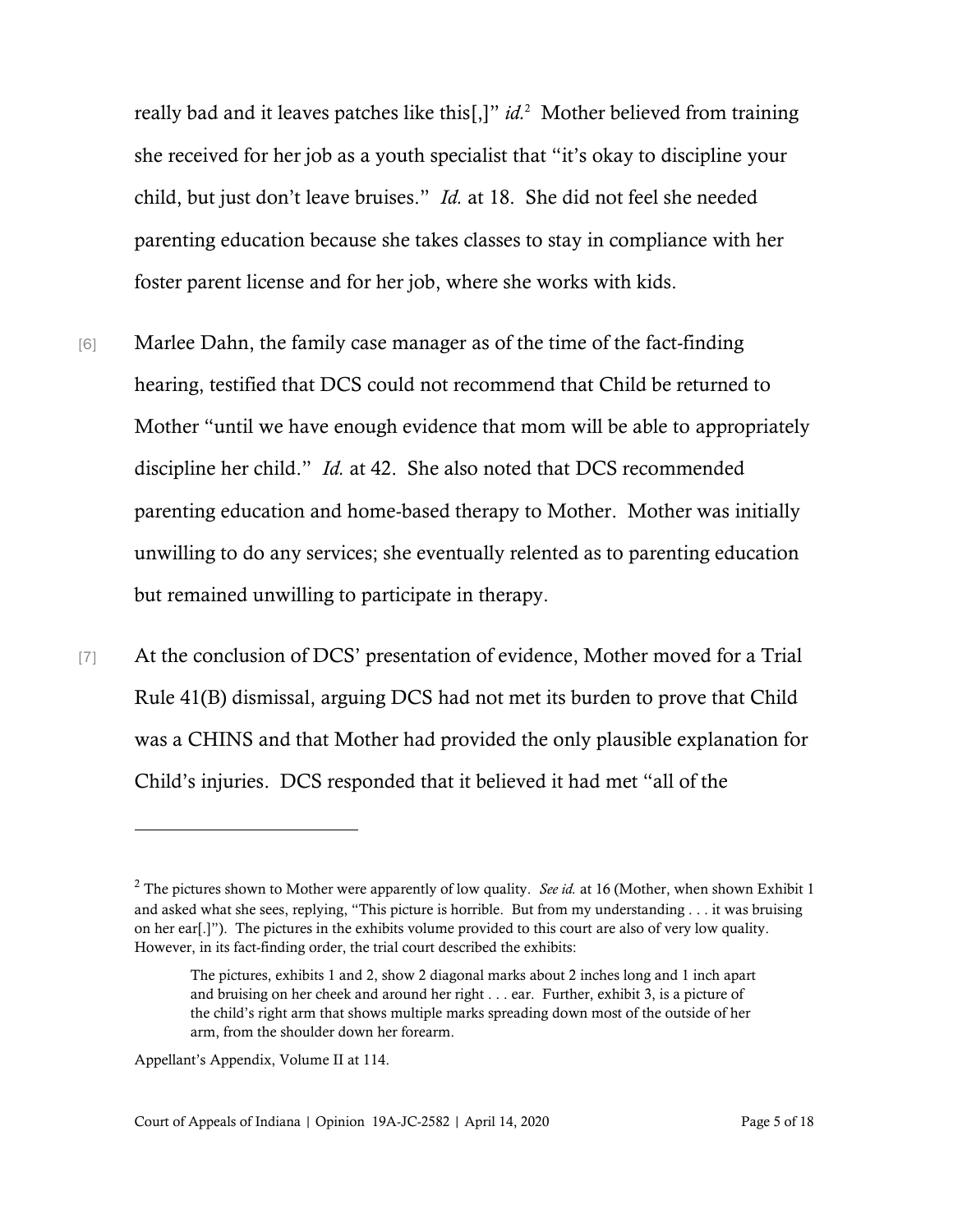requirements in the presumption statute under 31-34-12-4" and that creates a "rebuttable presumption that the child is a child in need of services, and then it's up to the parents to rebut that." *Id.* at 45. Mother responded that "to create that rebuttal rule of presumption," DCS needs to show the injury is likely not accidental and she did not believe DCS had done so. *Id.* at 45-46. The juvenile court denied Mother's motion.

- [8] Mother then offered the testimony of her brother and adopted son, W.Y., and Child's paternal great-grandmother, J.L. W.Y. lives with Mother and Child. He has seen Mother spank Child twice, either with her hand or with a belt, always striking her on the butt, never in the face. He noted Mother usually takes Child's electronics away when she misbehaves, but when he saw her use corporal punishment, "she didn't use full force. It was just like to get her . . . to know that that's wrong and you shouldn't do that." *Id.* at 58. Both W.Y. and J.L. feel Child is safe in Mother's care.
- [9] The trial court issued a Fact Finding Ruling adjudicating Child a CHINS:

19. There is no dispute that Mother whipped the Child just a few days before the assessment with a belt and that Mother struck her no less than 4-5 times.

20. There is also no dispute that at the time that the Child was injured, she was in the care, custody and control of Mother.

21. Further, there is no dispute that the Child had injuries by way of bruises on her right ear and cheek and bruises and marks on her right arm.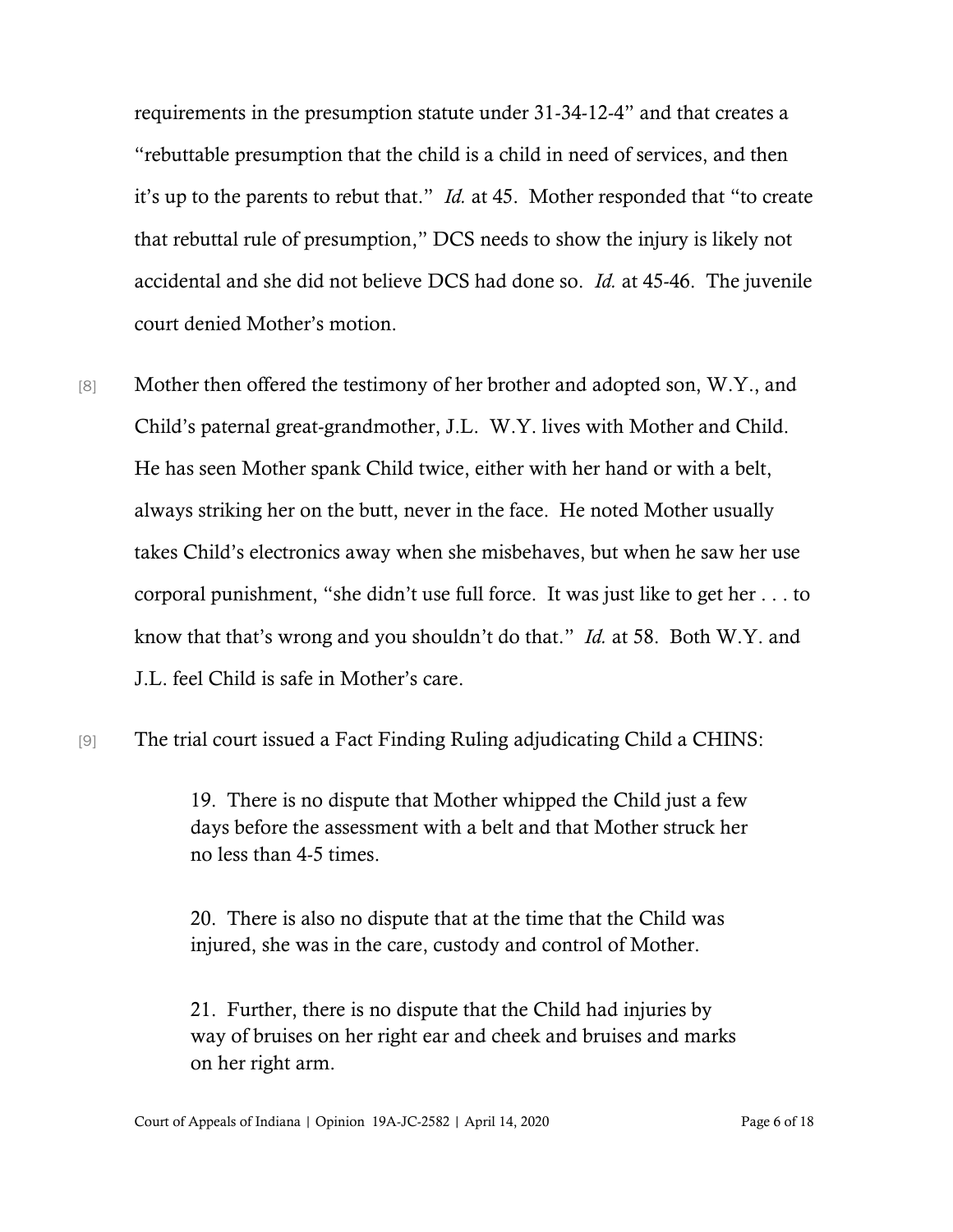22. Considering the evidence, including but not limited to, the pictures and Mother's testimony that she hit the child with a belt multiple times just a few days before DCS' assessment, the Court finds there is [a] reasonable probability that the injuries were not accidental.

23. The Court finds that the presumption of Indiana Code 31-34- 12-4 has been raised by the DCS in this case by competent evidence of probative value that the Child suffered injuries to her right ear, cheek and arm while in the care of her Mother and that the injuries would not ordinarily be sustained except for the act or omission of Mother.

24. Mother argues that she rebutted this presumption by presenting testimony that when she whipped the child with the belt she did not strike her face, testimony that it is not in her character to whip the child and that the Child scratches a lot. Further, she testified that she assumed that the marks on the Child's face was [sic] from the Child hitting a table.

\* \* \*

31. To date, Mother has not provided the DCS with any documents to support her claims that the Child's injuries were caused by a skin condition.

\* \* \*

36. Mother's evidence does not outweigh the preponderance of the evidence presented by the DCS or rebut the presumption raised by the DCS[.]

\* \* \*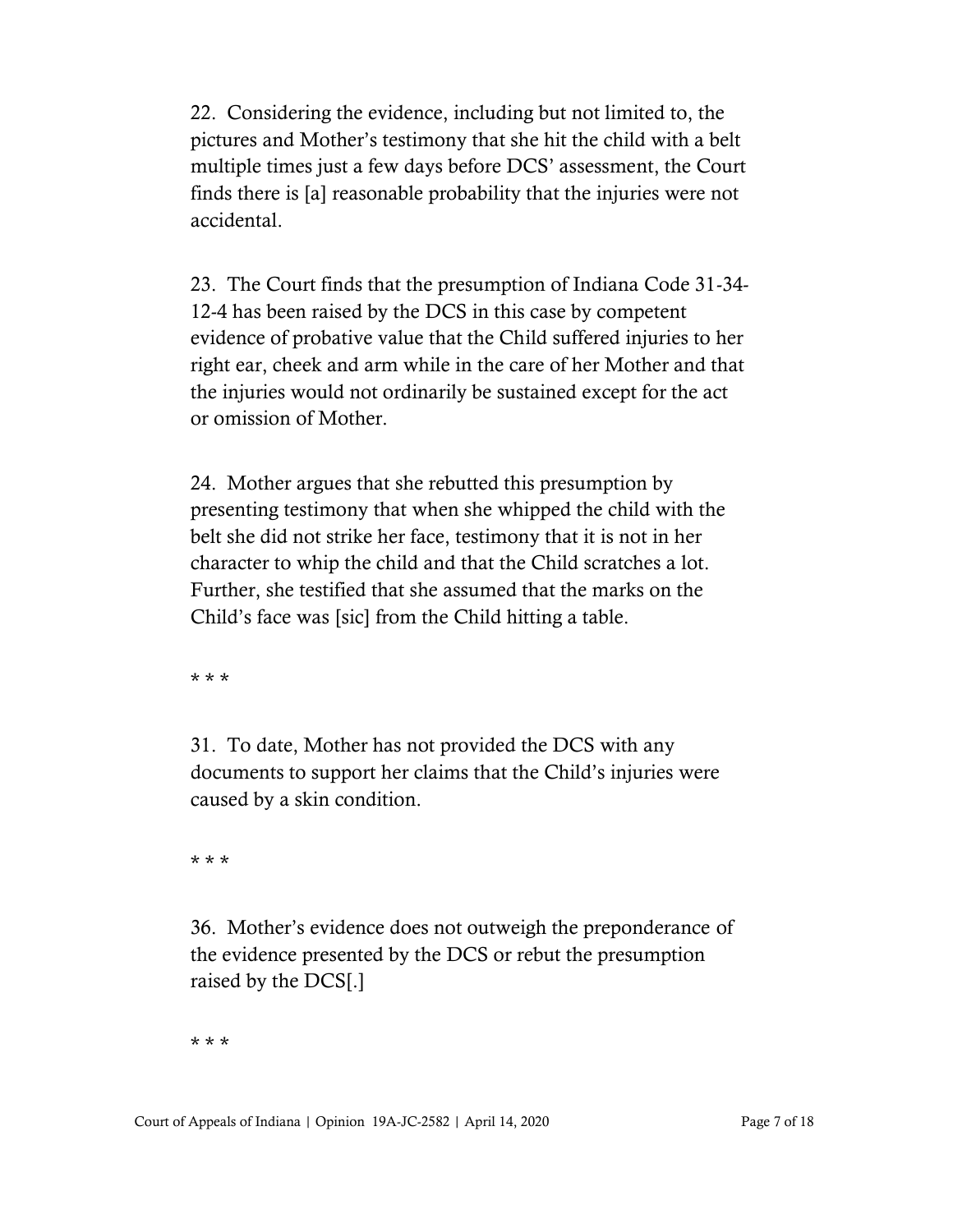42. Therefore, pursuant to Indiana Code 31-34-12-4, there is a rebuttable presumption that the Child is a child in need of services, and that presumption has not been rebutted by the evidence. As such, the Court finds that the Child is a child in need of services.

Appellant's App., Vol. II at 114-16.

[10] At the disposition hearing, DCS asked for a parenting assessment to assist Mother in learning how to appropriately discipline Child and for home-based therapy to assist Mother in managing her anger. Johna Jones, the recently assigned family case manager, testified that Mother had agreed to voluntarily comply with those services but had not yet begun participating. Nikki Harris, visitation supervisor from July to October, testified, "Visits are really good. The interaction between mom and daughter, they go really well[.]" Tr., Vol. II at 74. Harris had not witnessed any safety concerns and did not think Mother needed ongoing supervised parenting time. At the conclusion of the hearing, the court ordered that Mother complete a parenting assessment and follow the recommendations from that assessment. "The Court finds that that service is rationally related in light of the fact-finding and what brought us here." *Id.* at 87. The Court also ordered temporary trial in-home visitation between Mother and Child, "contingent on [M]other complying with the parenting assessment and following any recommendations that come from that[.]" *Id.* Mother now appeals the adjudication of Child as a CHINS.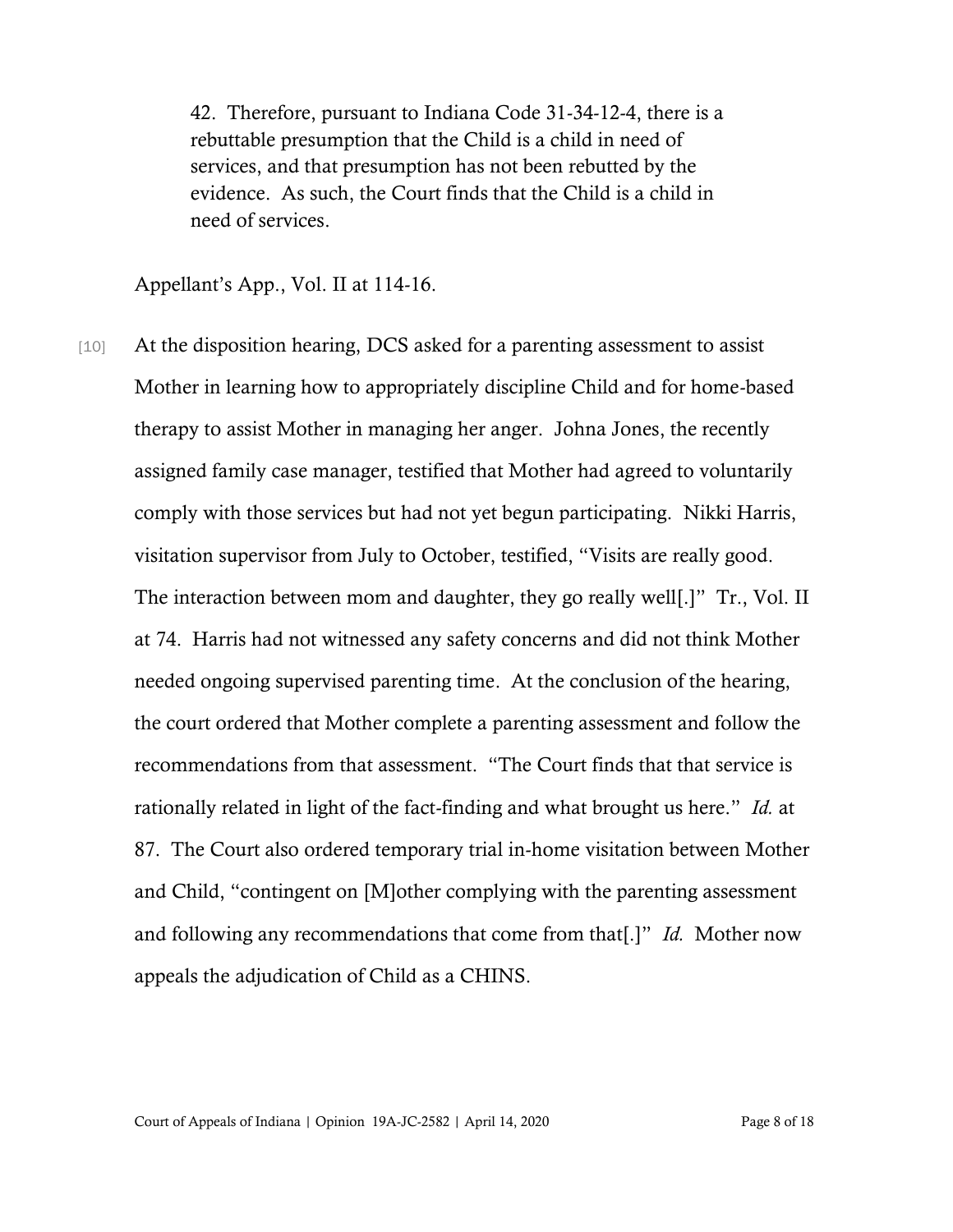## Discussion and Decision

### I. Standard of Review

[11] A CHINS proceeding is a civil action and thus, the State is required to prove by a preponderance of the evidence that a child is a CHINS as defined by statute. *In re K.D.*, 962 N.E.2d 1249, 1253 (Ind. 2012). A preponderance of the evidence is "simply . . . the greater weight of the evidence." *Kishpaugh v. Odegard*, 17 N.E.3d 363, 373 (Ind. Ct. App. 2014) (quotation omitted). On appellate review of a juvenile court's determination that a child is in need of services, we do not reweigh the evidence or judge the credibility of the witnesses. *In re S.D.*, 2 N.E.3d 1283, 1286 (Ind. 2014). Rather, we consider only the evidence supporting the juvenile court's decision and any reasonable inferences arising therefrom. *Id*. at 1287. We apply a two-tiered standard of review to the juvenile court's findings of fact and conclusions thereon: we first consider whether the evidence supports the findings and then whether the findings support the judgment. *In re A.M.*, 121 N.E.3d 556, 561 (Ind. Ct. App. 2019), *trans. denied*. We will set aside the findings and conclusions only if they are clearly erroneous and our review of the record leaves us firmly convinced a mistake has been made. *Id*.

### II. Elements of a CHINS Adjudication

[12] "[T]he purpose of a CHINS adjudication is to protect children, not punish parents." *In re N.E.*, 919 N.E.2d 102, 106 (Ind. 2010). Accordingly, a CHINS adjudication focuses on the child's condition and status, and a separate analysis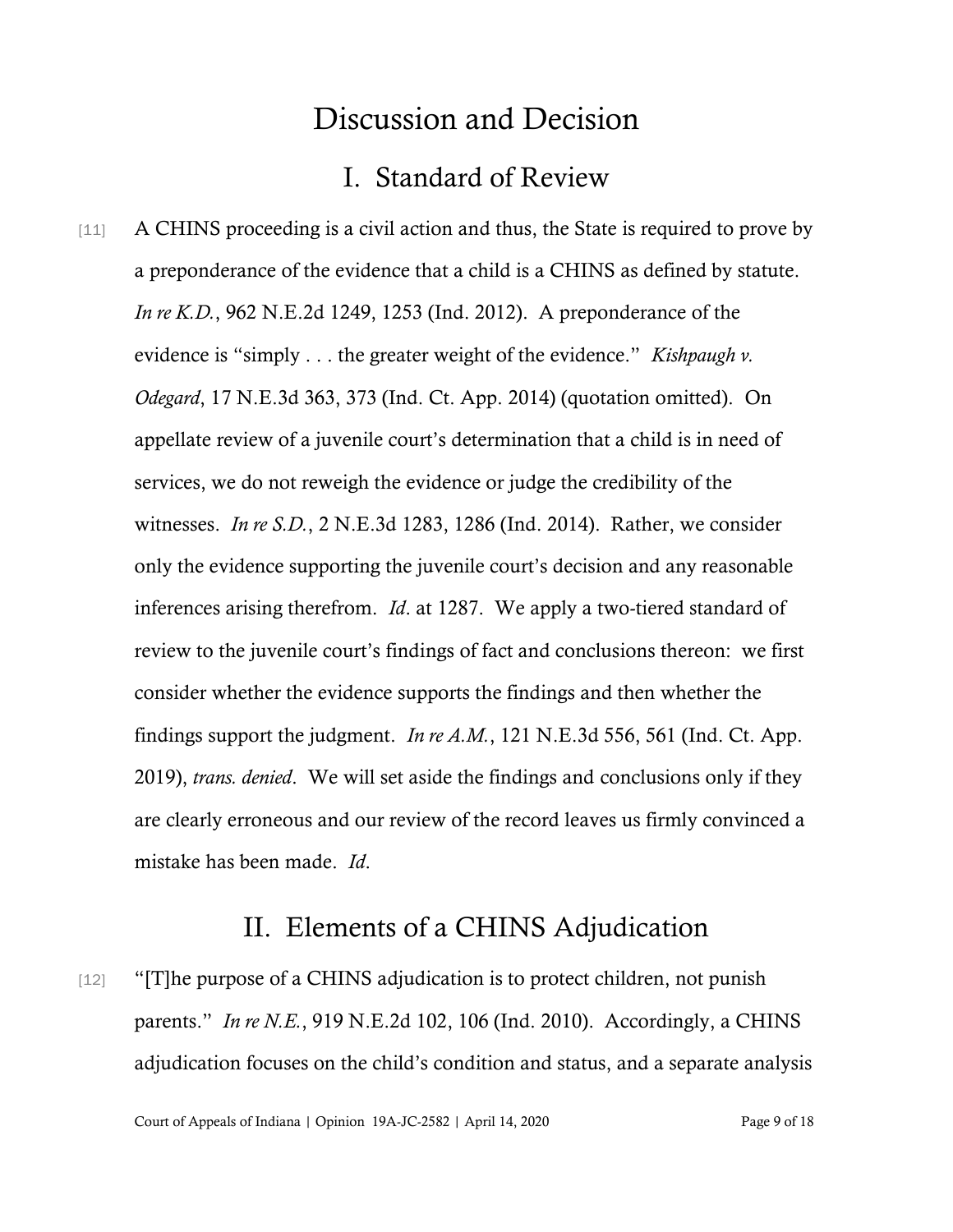as to each parent (or guardian) is not required at the CHINS determination stage. *Id*. at 105-06. There are three basic elements DCS must prove for a juvenile court to adjudicate a child a CHINS: that the child is under eighteen years of age; one or more of the statutory circumstances outlined in Indiana Code sections 31-34-1-1 through 11 exists; and the care, treatment, or rehabilitation required to address those circumstances is unlikely to be provided or accepted without the coercive intervention of the court. *Id*. at 105.

- [13] In this case, DCS alleged that Child was a CHINS pursuant to Indiana Code sections 31-34-1-1 and 31-34-1-2. To meet its burden under section 31-34-1-1, DCS was required to prove that the child is under age eighteen,
	- (1) the child's physical or mental condition is seriously impaired or seriously endangered as a result of the inability, refusal, or neglect of the child's parent, guardian, or custodian to supply the child with necessary food, clothing, shelter, medical care, education, or supervision; and
	- (2) the child needs care, treatment, or rehabilitation that:
		- (A) the child is not receiving; and
		- (B) is unlikely to be provided or accepted without coercive intervention of the court.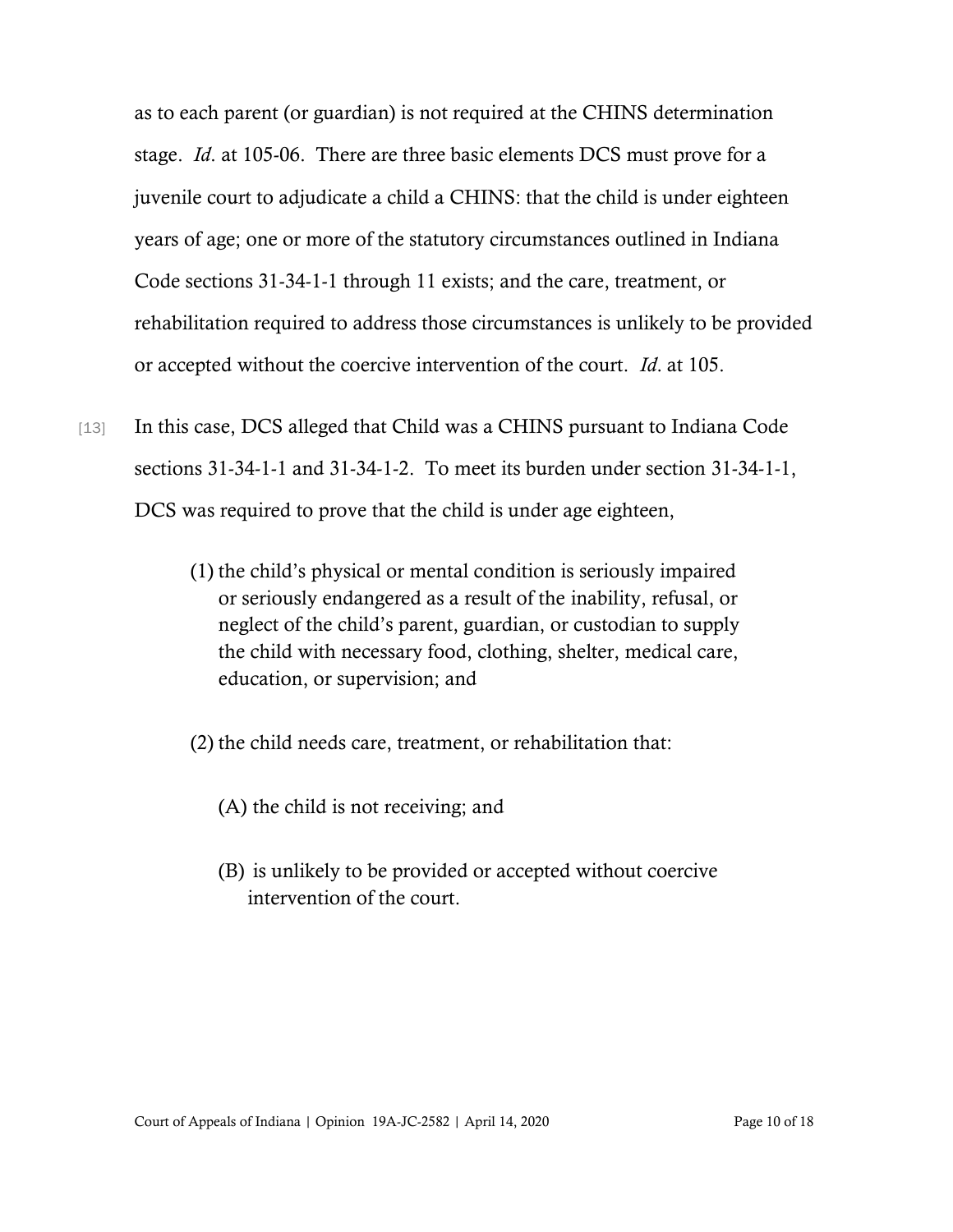Ind. Code § 31-34-1-1 (2005).<sup>3</sup> DCS also alleged Child was a CHINS pursuant to Indiana Code section 31-34-1-2, which requires the State prove a child is under eighteen and:

(1) the child's physical or mental health is seriously endangered due to injury by the act or omission of the child's parent, guardian, or custodian; and

(2) the child needs care, treatment, or rehabilitation that:

(A) the child is not receiving; and

(B) is unlikely to be provided or accepted without the coercive intervention of the court.

[14] However, DCS invoked Indiana Code section 31-34-12-4 (the "Presumption" Statute") pursuant to which a rebuttable presumption is raised that the child is in need of services because of an act or omission of the child's parent, guardian, or custodian if competent evidence of probative value is introduced by DCS that:

(1) the child has been injured;

 $3$  Effective July 1, 2019, the CHINS statute was amended to include the following under subsection (1): "(A) when the parent, guardian, or custodian is financially able to do so; or (B) due to the failure, refusal, or inability of the parent, guardian, or custodian to seek financial or other reasonable means to do so[.]" Because DCS filed its CHINS petition prior to this amendment, the previous version quoted above applies here. In any event, the arguments in this case do not implicate the amendment.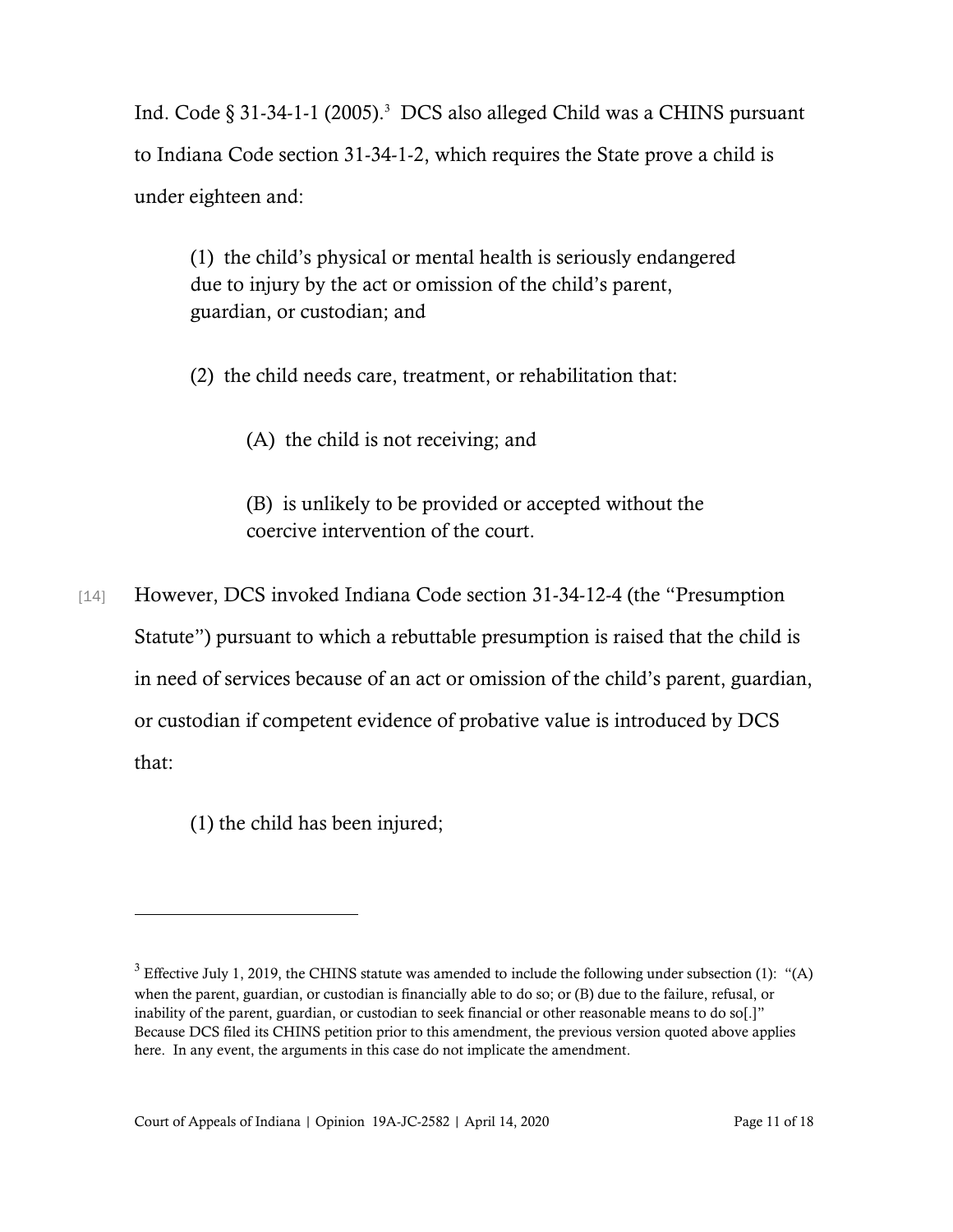(2) at the time the child was injured, the parent, guardian, or custodian:

(A) had the care, custody, or control of the child;  $\dots$ 

(3) the injury would not ordinarily be sustained except for the act or omission of a parent, guardian, or custodian; and

(4) there is a reasonable probability that the injury was not accidental.

Once this showing is made, the rebuttable presumption that a child is a CHINS applies to all the statutory CHINS elements in chapter 1, including the "coercive intervention" element. *Ind. Dep't of Child Servs. v. J.D.*, 77 N.E.3d 801, 809 n.3 (Ind. Ct. App. 2017), *trans. denied*.

### A. Constitutionality of the Presumption Statute

[15] We begin by addressing Mother's contention that Indiana Code section 31-34-12-4 is unconstitutional on its face and as applied because it "creates a lesser standard of proof" and "effectively puts the burden on the parent to prove no abuse" occurred. Brief of Appellant at 13, 15. And indeed, the purpose of the Presumption Statute is clear: "[i]n cases where a child has injuries that suggest neglect or abuse, it shifts the burden to the party most likely to have knowledge of the cause of the injuries—the parent, guardian, or custodian—to produce evidence rebutting the presumption that the child is a CHINS." *J.D.*, 77 N.E.3d at 807.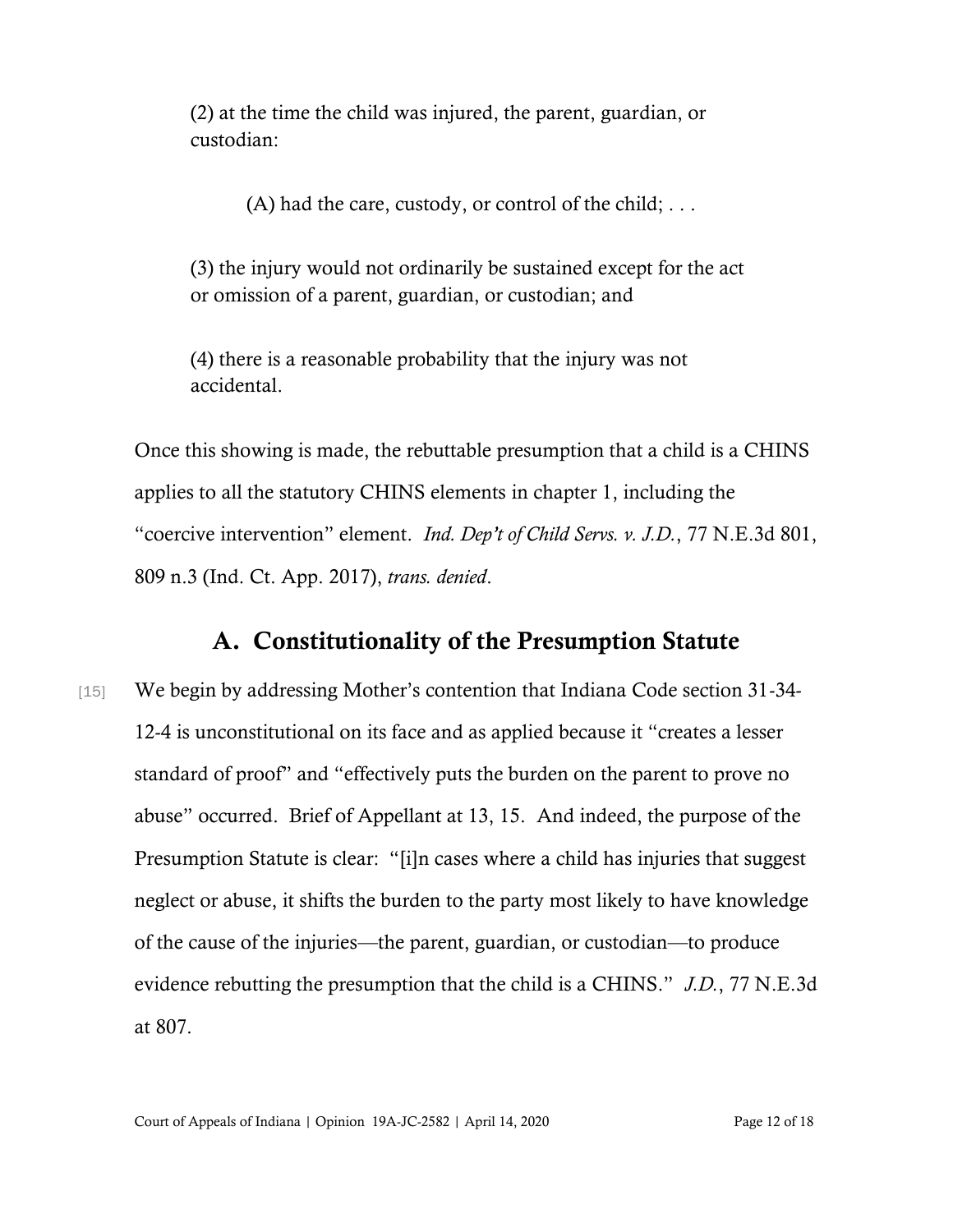- [16] DCS argues we need not address Mother's arguments about the constitutionality of this statute because Mother did not first raise the issue in the juvenile court. We agree Mother did not raise the issue below, and we give no credence to Mother's attempt at explaining that omission by noting her trial counsel "did request dismissal for failure to meet the required burden of proof" and had no way of knowing the juvenile court would decide the issue based on the Presumption Statute. Br. of Appellant at 14 n.3. We reject those arguments for two reasons. One, as Mother herself acknowledges, the Presumption Statute was clearly referenced in the CHINS petition as a ground for a CHINS finding, and the parties discussed DCS' burden of proof under that statute when Mother moved for a dismissal. Mother's argument for dismissal essentially conceded the Presumption Statute could apply but argued DCS simply failed to prove the elements. Two, requesting a 41(B) dismissal for failure to meet the burden of proof is in no way similar or alternative to arguing the constitutionality of the statute setting forth the burden of proof. However, even though the general rule is that failure to challenge the constitutionality of a statute in the court below results in waiver of review of the issue on appeal, appellate courts are not thereby prohibited from considering the constitutionality of a statute even though the issue has otherwise been waived. *Plank v. Cmty. Hosps. of Indiana, Inc.*, 981 N.E.2d 49, 53-54 (Ind. 2013). We therefore decline to decide this issue on waiver alone.
- [17] Like other statutes creating rebuttable presumptions, the Presumption Statute applicable to CHINS proceedings does not affect the burden of proof, it simply

Court of Appeals of Indiana | Opinion 19A-JC-2582 | April 14, 2020 Page 13 of 18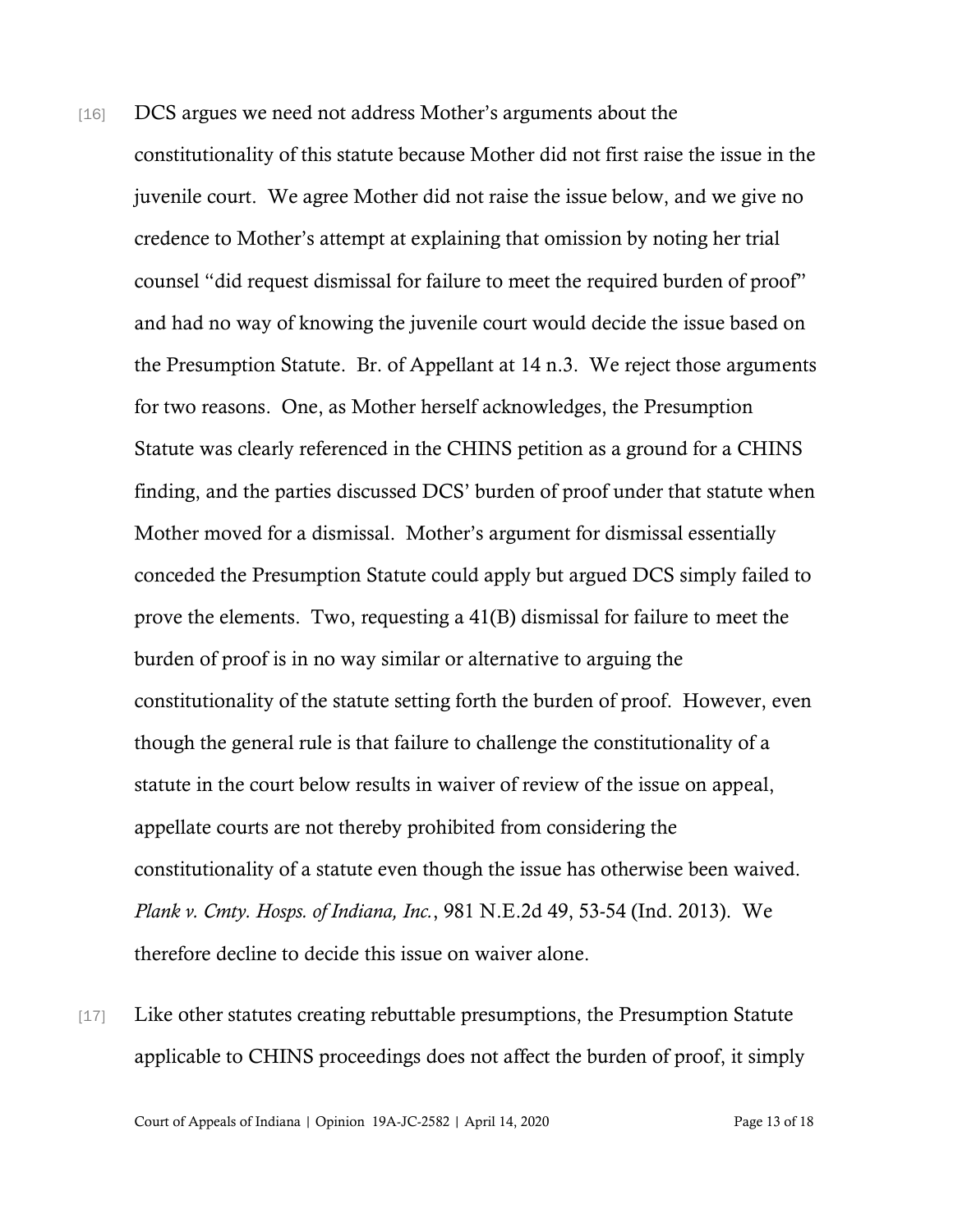shifts the burden of going forward with evidence to, in this case, the parent. *See, e.g., Donaldson v. State*, 904 N.E.2d 294, 299-300 (Ind. Ct. App. 2009) (addressing statute creating rebuttable presumption of knowledge of suspension of driving privileges if State proves notice of suspension was mailed to defendant's last known address); *Keyes v. State*, 559 N.E.2d 1216, 1218 (Ind. Ct. App. 1990) (addressing statute creating rebuttable presumption that persons found to have a certain blood alcohol content within a certain time had that level of blood alcohol when driving). In *Chilcutt v. State*, this court stated:

The legislature may enact laws declaring that, on proof of one fact, another fact may be inferred or presumed, and such enactments are constitutional, provided no constitutional right of [sic] accused is destroyed thereby, the presumption is subject to rebuttal, and there is some rational connection between the fact proved and the ultimate fact presumed.

544 N.E.2d 856, 858 (Ind. Ct. App. 1989) (quoting 22A C.J.S. Criminal Law § 579). Although *Chilcutt* (and *Donaldson* and *Keyes*) were addressing criminal statutes, the same principles apply here. *See Mogilner v. Metro. Plan Comm'n of Marion Cty.*, 236 Ind. 298, 309, 140 N.E.2d 220, 225 (1957) (stating, in a civil context, that "[i]t is well established that statutes which make evidentiary facts prima facie of certain ultimate facts, otherwise described as rebuttable presumptions created by statute, are valid"). DCS has an obligation to first prove every element in the Presumption Statute. There is a rational connection between the facts proved—that a child has suffered a likely non-accidental injury while in the parent's care that would not ordinarily have occurred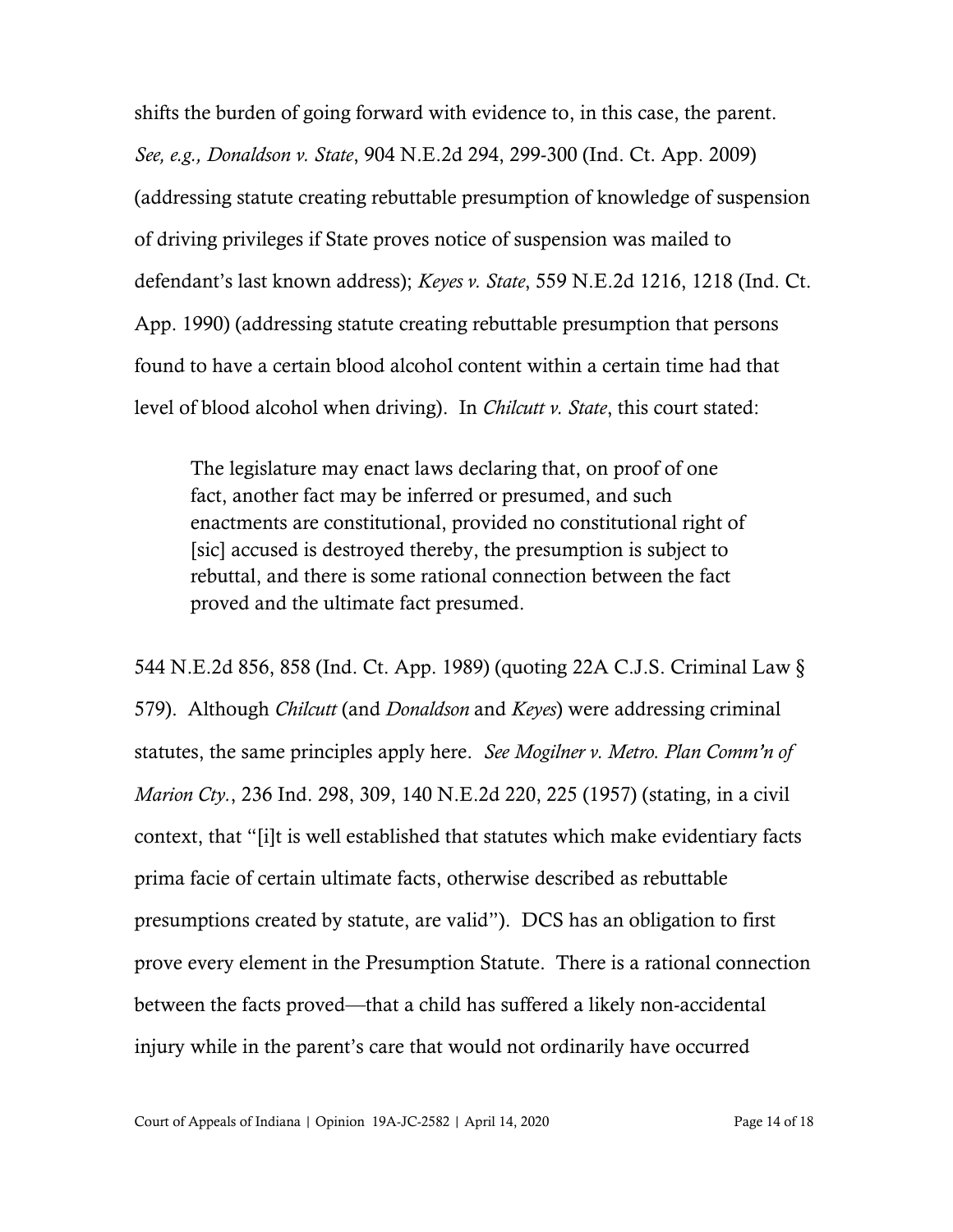without the parent's act or omission—and the fact presumed—that the child is a CHINS, and the parent has the opportunity to rebut the presumption by presenting evidence to the contrary. It is not, therefore, unconstitutional.

### B. Application of the Presumption Statute

[18] Mother challenges DCS' evidence as insufficient to raise the presumption at all. DCS "need only produce some relevant and admissible evidence tending to establish the elements of the Presumption Statute in order to shift the burden of production" to Mother. *J.D.*, 77 N.E.3d at 809. Consistent with the juvenile court's findings, DCS presented evidence that Child sustained injuries to her face and arm; Mother intentionally hit Child with a belt four or five times; Child was in Mother's care at all relevant times; the injuries would not have been sustained but for Mother's act of hitting Child with the belt; and there was a reasonable probability that the injury was not accidental because Mother admitted that she had intentionally struck Child. Mother specifically challenges the evidence supporting the elements that the injuries would not have been sustained but for Mother's act and that the injuries were likely not accidental, claiming the lack of medical evidence as to those elements means the juvenile court engaged in speculation in concluding those elements were proven.<sup>4</sup> However, although cases have noted medical evidence that was introduced by

 $4$  DCS never took Child to a doctor, but did a "peds referral," sending the pictures of Child's injuries to a doctor to determine a "plausible cause of what these marks and bruises are . . . or how they could happen." Tr., Vol. II at 28-29. A doctor did provide an opinion, but that was not introduced into evidence at the factfinding hearing.

Court of Appeals of Indiana | Opinion 19A-JC-2582 | April 14, 2020 Page 15 of 18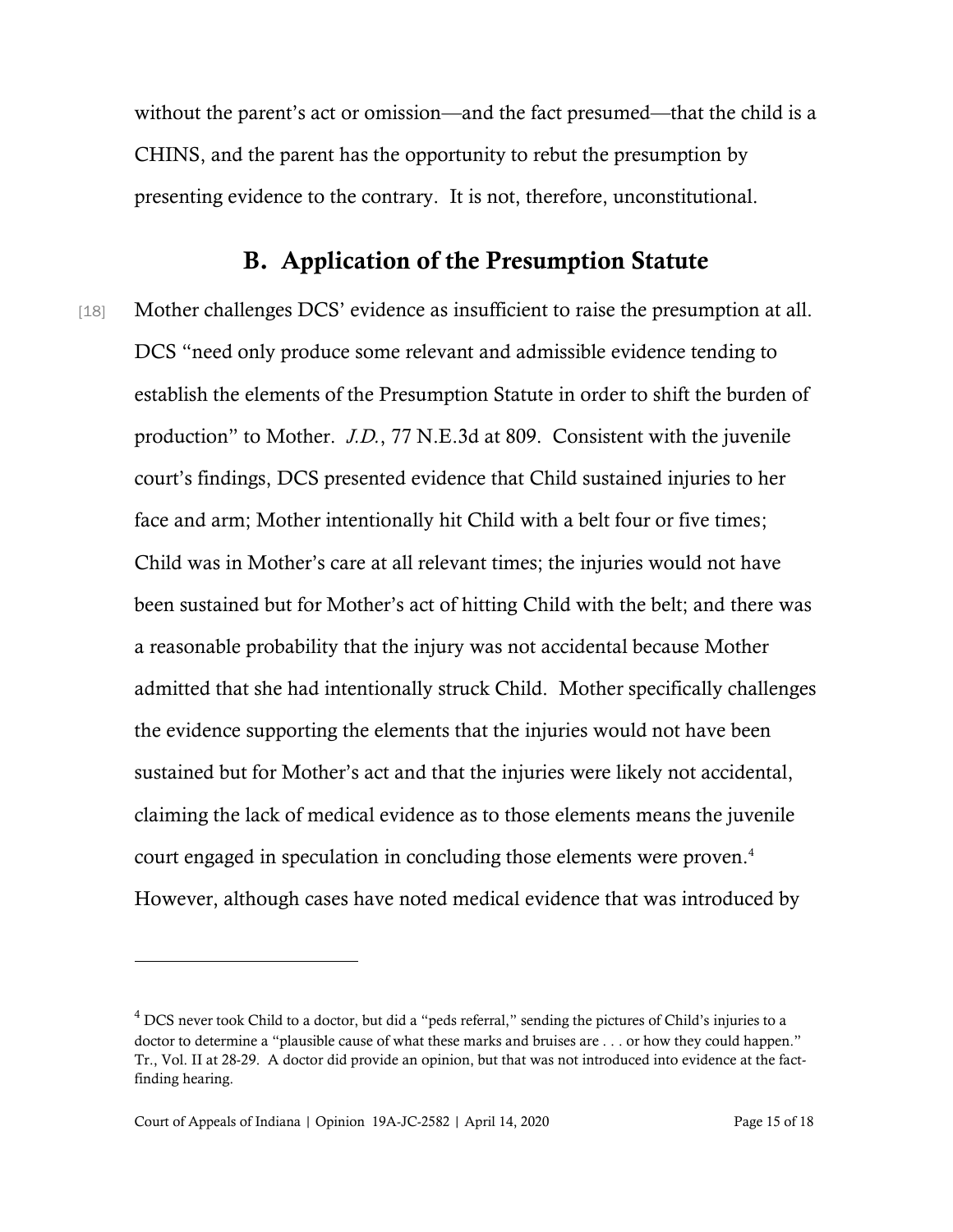DCS, no case has said medical evidence is categorically required. *See In re D.F.*, 83 N.E.3d 789, 796 (Ind. Ct. App. 2017) (holding the rebuttable presumption applied where mother struck child repeatedly in the face and head causing swelling to child's face without medical evidence linking the mother's intentional act to the injury or stating the cause of the injury was nonaccidental). Mother admitted she struck Child multiple times. Expert medical evidence is hardly required to make the connection. Therefore, the rebuttable presumption arose that Child was a CHINS.

[19] In addition, the juvenile court could have reasonably concluded that Mother failed to rebut this presumption because although Mother claimed Child had a skin condition, she never provided any medical documentation supporting that assertion. The juvenile court was not obligated to credit Mother's explanations that Child was clumsy and had fallen off a hoverboard and hit a table at virtually the same time Mother admitted to hitting Child with a belt and that the fall caused the injuries rather than the discipline. The juvenile court was in the best position to evaluate the evidence and determined that Mother's evidence of how Child's injuries were caused was not credible. As we do not reweigh the evidence or judge the credibility of the witnesses and considering the evidence supporting the juvenile court's decision, *see In re S.D.*, 2 N.E.3d at 1286-87, we cannot say the juvenile court erred in finding DCS' evidence raised the presumption that Child was a CHINS and that Mother's evidence failed to rebut that presumption.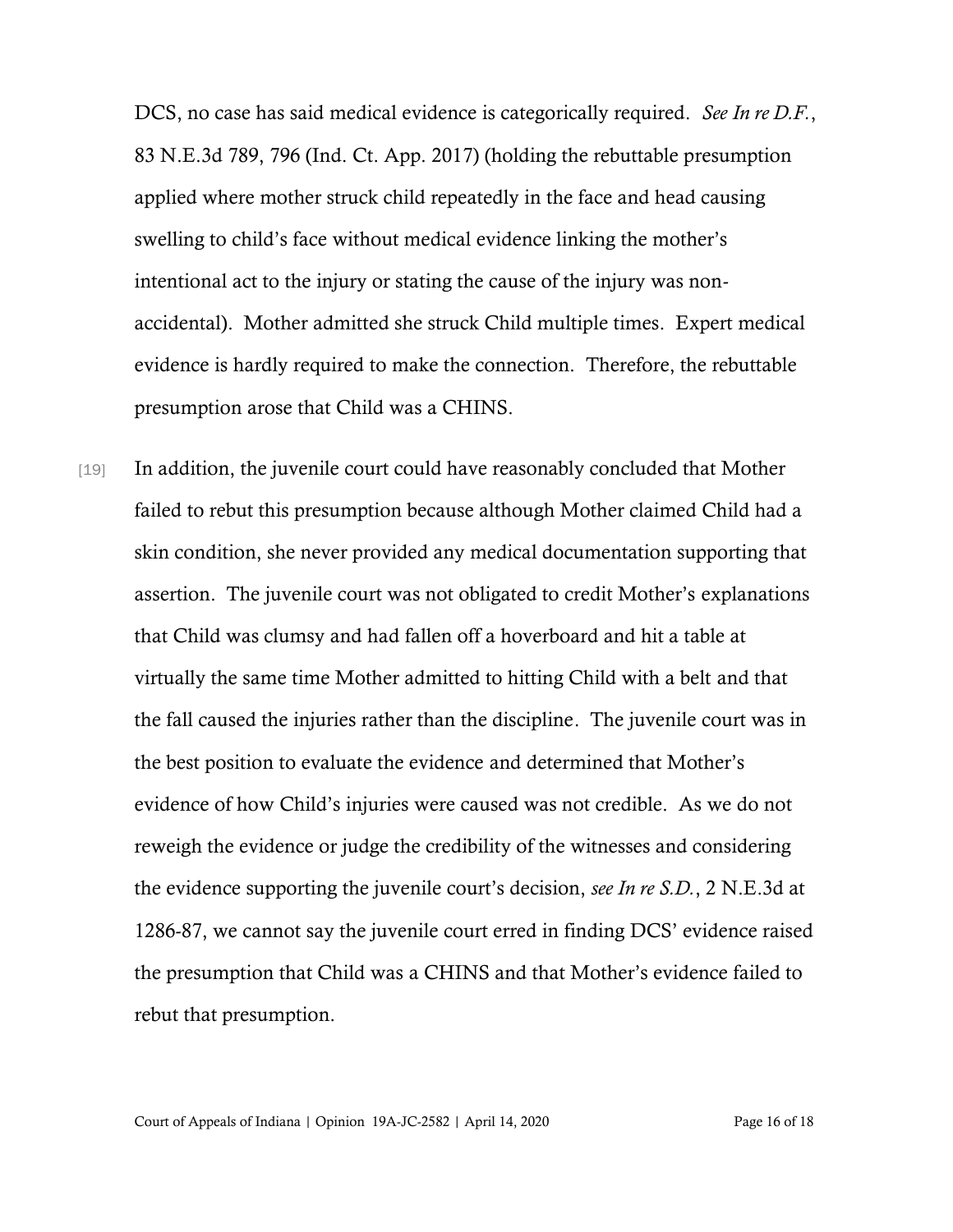[20] Even if the rebuttable presumption had not been met or had been rebutted, we would still conclude that sufficient evidence sustained the juvenile court's determination that Child was a CHINS. The aim of a CHINS inquiry is to determine if a child's circumstances require services that are unlikely to be provided absent court intervention. *Matter of E.Y.*, 126 N.E.3d 872, 877 (Ind. Ct. App. 2019). Here, Mother believed corporal punishment was acceptable as long as she did not leave bruises. We are mindful, of course, that corporal punishment is legal in the State of Indiana. *See* Ind. Code § 31-34-1-15 ("This chapter does not . . . [l]imit the right of a parent . . . to use reasonable corporal punishment when disciplining [a] child."). However, such punishment must be *reasonable*, and the fact that Child sustained bruises suggests the discipline was otherwise in this case. Mother would not voluntarily participate in the services recommended by DCS, including a parenting assessment and home-based therapy intended to help her with anger management and appropriate discipline, as she did not believe she needed such services. Therefore, DCS' evidence proved the elements of Indiana Code section 31-34-1-2: Child's physical or mental health is seriously endangered by Mother's acts and the care, treatment, or rehabilitation needed to address this is unlikely to be provided or accepted without the coercive intervention of the court.